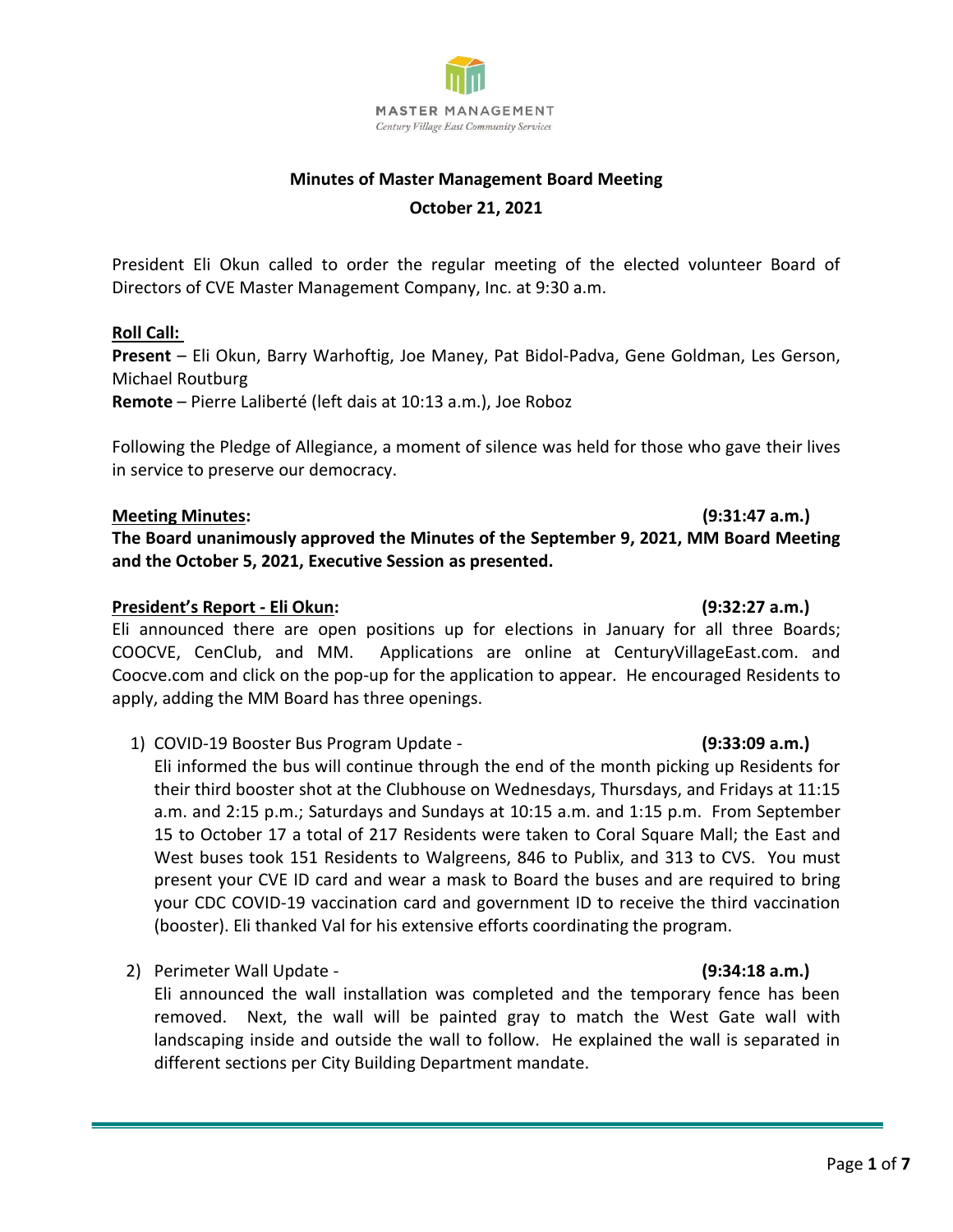A short video was played depicting the wall renderings. Val clarified the wall plans and was happy to report Phase 1 on the wall was complete. Phase 2 will consist of adding caps and paint with irrigation and landscaping to follow. The wall will be covered in the next 3 years with greenery on both sides and hoped to be finished completely with Phase 1 mid-November.

3) Construction Update (CVE Reporter Cover Story) - **(9:41:24 a.m.)** 

Eli referred to the October Reporter, noting the numerous permitting issues for our major projects; e.g., the Guardhouse at the Main Gate, due to pandemic delays resulting in increased costs. He explained the preference is to schedule major projects in the offseason when there are fewer Residents in the Village; however, putting the Main Gate renovation off till the summer of 2022 could mean the cost may skyrocket. For this reason, the project may begin sooner rather than later, as soon as we get the permit. Over the last few years, lane expansions, including a designated residential lane with bar code entry, were added to the East and West Gates. During construction the East Gate will remain open 24/7. Every attempt will be made to reserve a lane for Residents and emergency vehicles to enter through the Main Gate and a lane for all to exit. Updates will be announced when available and hoped to receive the permit sooner rather than later.

### **Treasurer's Report - Joe Maney: (9:42:55 a.m.)**

August 2021 Financial Report -

For the month ending August 31, 2021, the Revenue was \$1,107,471 and Expenses were \$1,265,263. The Net Expenses exceeded Revenue by \$157,792. YTD Revenue was \$8,798,356 and YTD Expenses were \$8,716,117. The YTD Revenue exceeded Expenses by \$82,240.

The balance sheet is showing Cash on Hand of \$2,922,009. The Net Assessments Receivable on uncollected items was \$163,330. Total Assets were \$3,868,890 with Total Liabilities of \$2,420,393 and a Total Net Equity of \$1,448,497.

## September 2021 Financial Report - **(9:43:56 a.m.)**

For the month ending September 30, 2021, the Revenue was \$1,078,748 and Expenses were \$995,541. The Net Revenue exceeded Expenses by \$83,208. YTD Revenue was \$9,877,105 and YTD Expenses were \$9,709,694. The YTD Revenue exceeded Expenses by \$167,411.

The balance sheet is showing Cash on Hand of \$3,020,135. The Net Assessments Receivable on uncollected items was \$170,534. Total Assets were \$3,956,307 with Total Liabilities of \$2,422,639 and a Total Net Equity of \$1,533,668.

## **Executive Director's Report - Vallen Smikle: (9:47:08 a.m.)**

1) New CVE Master Management Maintenance App Update -

Val was pleased to report the new app, Master Management Connect launched on September 15th was a great success. Over 1,000 Residents registered on the first day and work orders poured in regarding irrigation, lighting, sidewalks, bulk trash, etc. were reported to MM Customer Service for rapid resolution.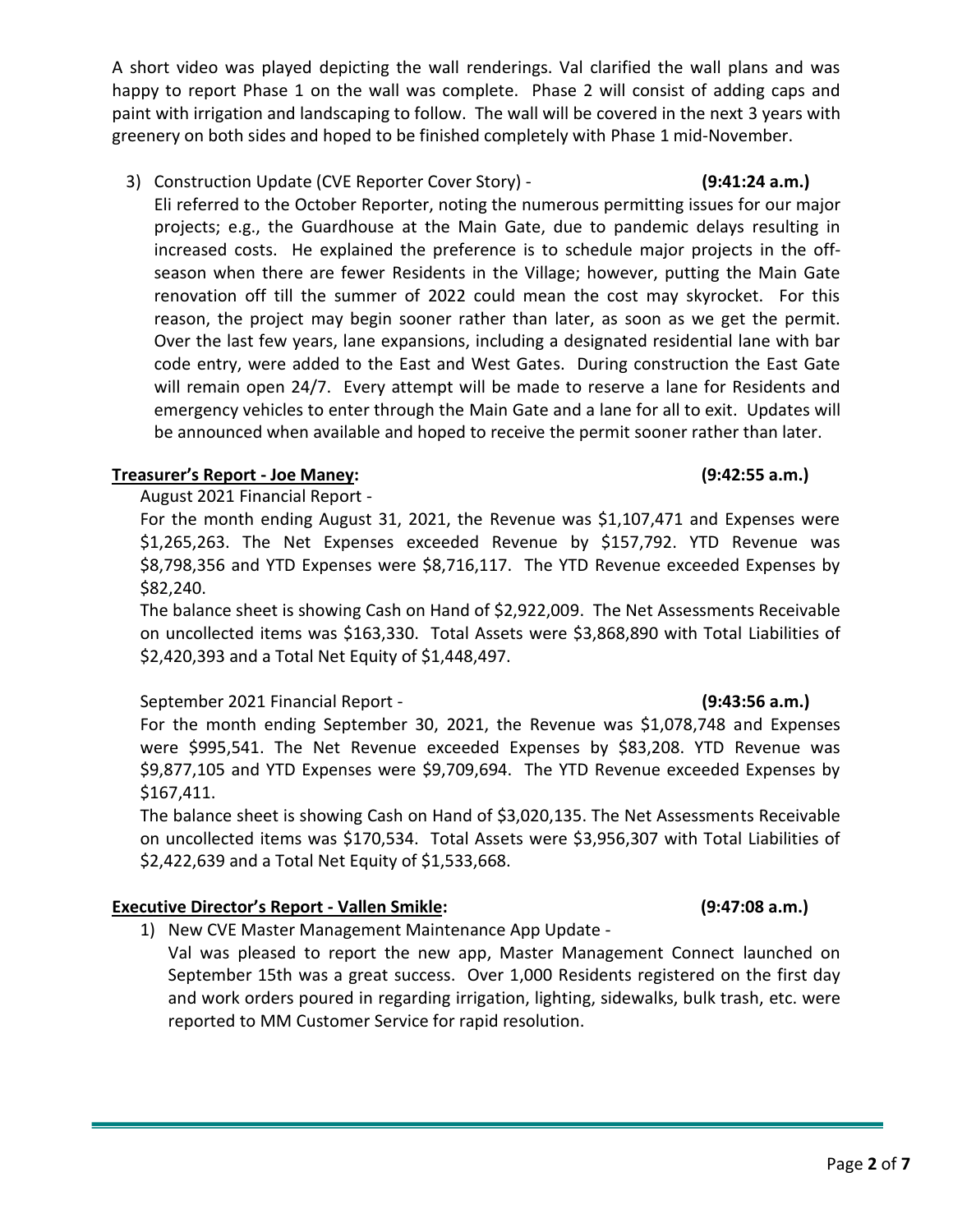He thanked everyone for their participation. The app is available via the Apple Store and Google Play.

Val indicated he would look into connecting the apps of the Village organizations following Member suggestion.

2) Transportation Update - **(9:51:13 a.m.)** Val informed as the app continues to evolve, a bus-tracking feature will be added for Residents for tracking their bus time and location in real time. A demonstration was offered. He hoped Residents embrace the new technology. New bus schedules are also available at the MM office and the Clubhouse.

Val was alerted to the bus schedule not posted in the recent issue of the Reporter. Val mentioned the schedule was also available online. BOD Member, Michael Routburg, said the new First Transit bus contract will include new buses equipped with a comfort level first step, air-quality measures, etc. Val will announce when the new buses are available.

- 3) Property Improvements **(9:55:52 a.m.)**
	- a. Air Purification -

New air purifier systems from vendor, iWave, were installed on all MM properties; Le Club, the 3 Activity Center Rooms, and the offices of MM, the Reporter, Medical Center, and the Security office to increase Village safety during the pandemic.

b. Water Fountains - **(9:56:52 a.m.)**

Val discussed his 2017 endeavor switching out the two fountains and his desire to add safer drinking fountains in the community equipped with a water bottle refill feature. Eight fountains were installed and are located at the Tilford pool and pickleball courts, the MM Activity Center and Le Club complex. A fountain will be added mid-November at the Tilford tennis courts. (Pictures were on display.)

- c. Pressure Washing **(9:58:40 a.m.)** Val presented pictures demonstrating the MM technicians pressure washing MM installations for maintenance and beautification, advising the Residents their money was being put to good use. He thanked the team and everybody involved. (Pictures were on display.)
- d. Tree Trimming **(9:59:14 a.m.)**

Val reported the annual tree trimming began and will continue cutting today and tomorrow on SW 10th Street. Val was pleased the City has been cutting the evasive trees on their side.

d. FPL - **(9:50:34 a.m.)**

Val informed FPL had been working on the property, relocating a pole on the new Guardhouse site to the Westbury entrance, adding light and safety. The City signed the contract for new lighting along Tilford, Ventnor, Harwood, Newport, and Farnham area for replacement.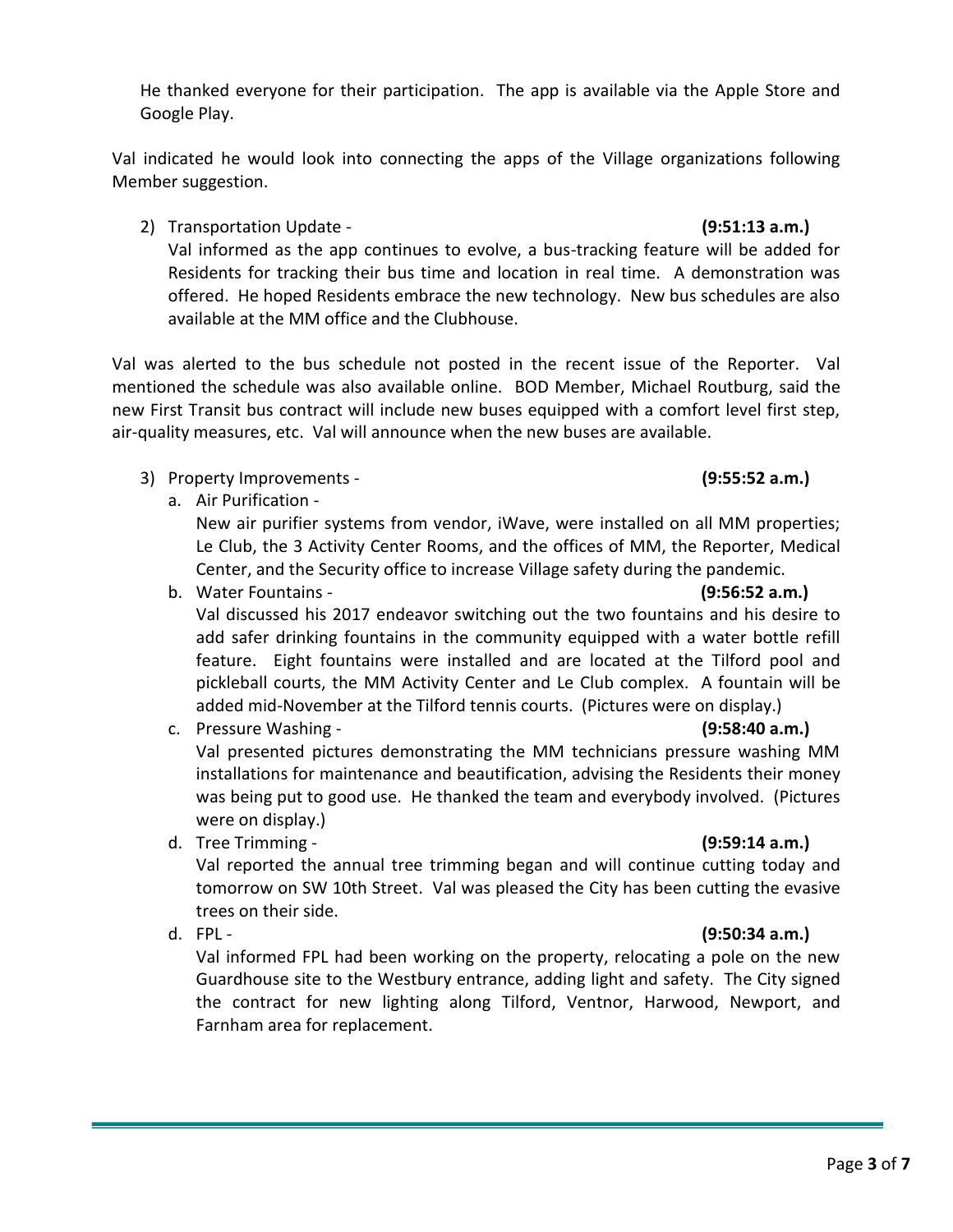Since September's meeting, 5 buildings were added for a 116 total and thanked Durham Y and K, Westbury D, Tilford M, and Upminster F for signing up. He stated Tilford, Ventnor, Harwood, Newport, and Farnham are holding off to see how much light casts off in the Village once the City adds their lighting.

Questions and comments ensued regarding the number of buildings, lighting poles, and costs of lighting. Val reiterated MM funds the light fixtures, the installation, and upkeep of the lighting, which includes a five-year warranty at zero cost to Residents who sign up. Val said 100 percent of the high rises were completed last year.

As planned, poles will then be added to the low rise buildings for illuminating dark areas such as the dumpsters per the photometric study prepared by engineer, Eric Granger. (Refer to video at Time Stamp for full discussion.)

Val said that he received clarification from CenClub that they do not have an app but do have a website, as it relates to the Master Management Connect app. Both the CenClub and MM websites are viewable by phone, noting the MM's app was strictly for communicating Village issues directly to MM.

f. Emergency Call Box - **(10:11:03 a.m.)**

# A video played as Val explained the new emergency push-button call box located on all the recreation properties and the MM complex. When the button is pushed it automatically dials a third-party vendor to dispatch EMS and/or BSO. The box is regularly tested and reported issues are rapidly addressed. The box may be used in addition to calling 911. (Refer to Time Stamp for full discussion.)

Per Member inquiry, Val said there are no plans to install an emergency box on Century Boulevard.

4) Project Updates - **(10:13:59 a.m.)**

a. Right-turn Lane -

Once the City relocates the manhole and curbing is added in front of the AT&T box next week, construction will begin for adding a right-turn lane on the southbound side of Military Trail going into the East Gate.

Per Member inquiry, Val said the AT&T box will not be relocated, although MM has offered. The curbing installation will be added for safety.

b. Main Gatehouse - **(10:16:30 a.m.)** Val informed getting the Main Gatehouse permit from the City has been difficult but hoped to get it back soon to proceed.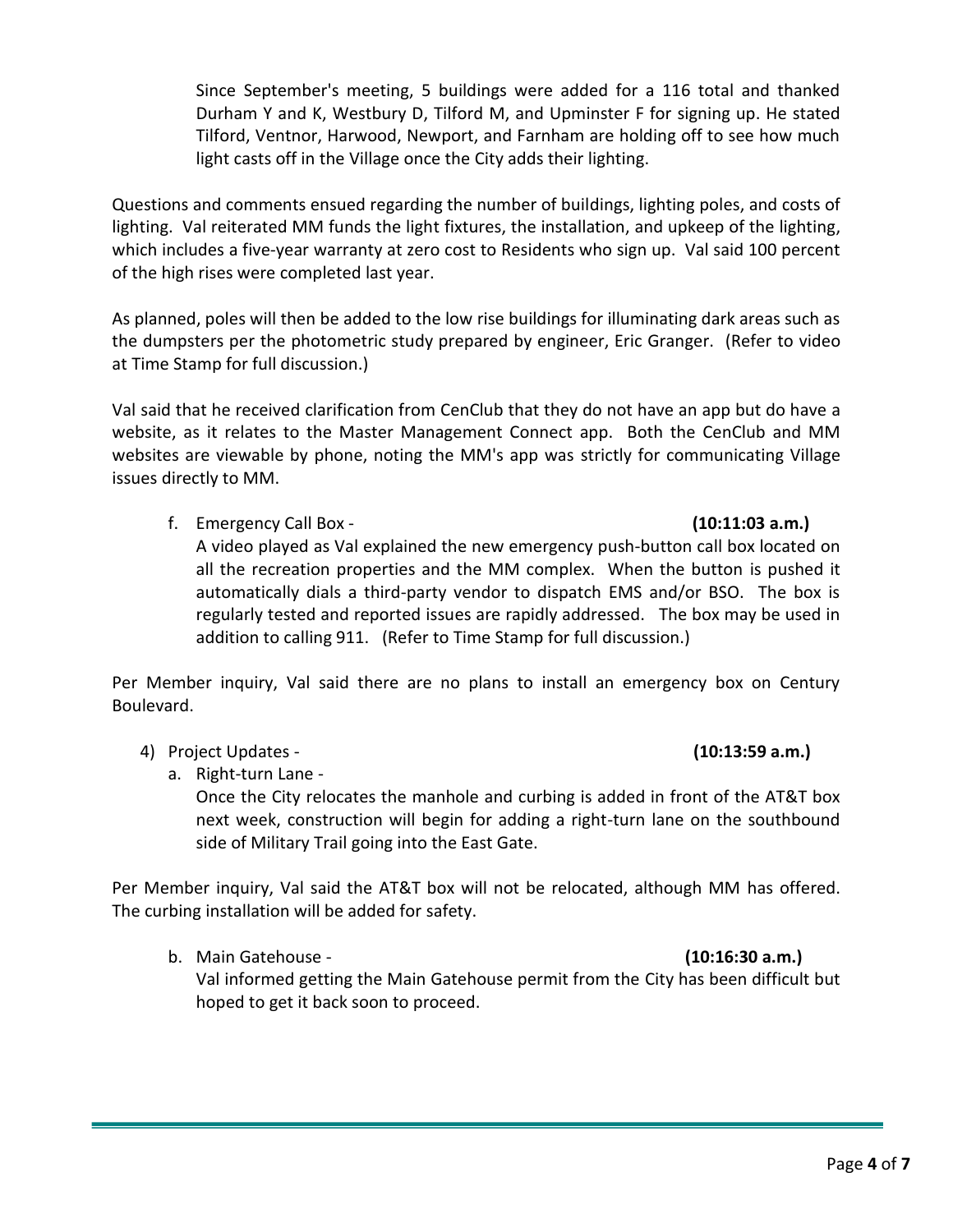c. Central Park - (**10:16:46 a.m.)**

Val offered pictures and played a short clip of the final park renderings. He remarked a cost-effective footbridge will be added to the Berkshire community; the goal to ensure all Board-approved activities and parking. Phase 1 will start spring/summer next year at Parcel 4, the former Toll Brothers property, behind Berkshire, Ashby, and Grantham. Visit KeepingCVEBeautiful.com for park information and suggestions.

Per member inquiry, discussion ensued regarding the safety and liability of the proposed plan to incorporate a putting area, miniature golf, and a small sand trap. Val took the matter under advisement. (Refer to video at the Time Stamp for full discussion.)

## **Allied Universal Security - Director of Security, Liana Zito: (10:24:28 a.m.)**

- 1) Village Security Report
	- a. Training -

Liana mentioned the two biggest complaints were Customer Service and policies and procedures.

She stated extensive training the veteran employees and new hires will be ongoing, implementing new procedures, assessments, and what the expectations and responsibilities of the officers are. The officers will receive instructions regarding gate access procedures, writing daily reports, passing down information, wellness checks, patrolling, and reporting of suspicious activity, and hazardous issues are security duties and will be monitored.

- b. AUS paramedic program Allied hired an additional paramedic for a total of 3. Hiring of paramedics is a fluid situation and continually monitored.
- c. Traffic safety Report Liana reported for the month of October 7 warnings and 23 citations were issued. The number fluctuates based on officers and BSO availability.

**Old** -

**Business: (10:42:32 a.m.)**

**New** -

**Eli Okun moved to approve the replacement of LeClub and Activity Center roofs by Decktight Roofing Services, Incorporated not to exceed \$165,000. The motion was seconded by Michael Routburg.**

Pending vote, Eli stated the Board received and reviewed several bids, scrutinized the chosen bid's contract details in several workshops before final approval. **The motion passed unanimously**.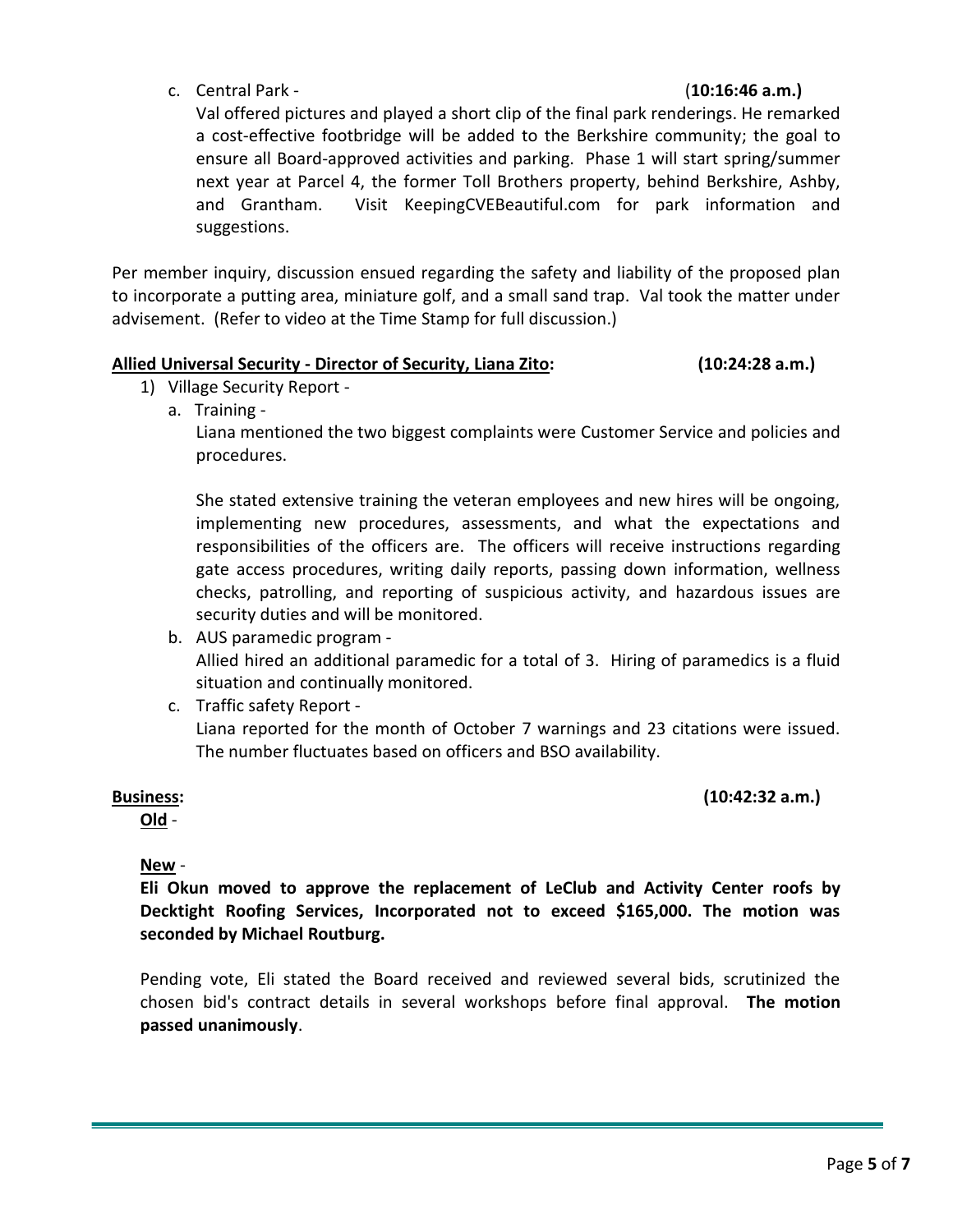### **Member Comments: (10:43:48 a.m.)**

Joe R. discussed CenClub's progress managing the ID process. He believed Village security was both a CenClub and MM responsibility, and proposed extending an invitation to CenClub, Mike Burdman, etc. to meet and discuss the procedures for issuing bar codes. Joe said there is a significant difference between accessing the recreational facilities and more importantly, access to the Village and suggested Val commence a discussion with Mike Burdman and see where it leads.

Michael announced the Village Hanukkah celebration was scheduled for November 28th. He wished everyone well and welcomed back the Residents.

Les welcomed friends back to Century Village and looked forward to everyone's return. He mentioned the beautiful weather and wished everyone safe travels back.

Pat thanked the Board, particularly Val, for striving for a safer Community, safety, lights, and being very respectful of Association rights and complex issues. With many parties involved, the best thing Residents can do is to hang in, gather more data, and be engaged in more dialog. Think it's occurring in Village, loved the input from Residents, and welcomed everyone back and that they were missed.

Barry echoed Member comments. He was pleased with the new safety features and implored pedestrians to utilize the designated crosswalks and for everybody to obey the traffic rules and pay attention. He complimented Val and the staff for their effort working with a difficult City. He encouraged buildings to sign the lighting contract, noting the benefits of enhanced lighting in a senior Community. The emergency call box may be used in addition to 911. Lastly, he welcomed back the Residents.

### **Announcement: (10:53:58 a.m.)**

The next regular MM Board meeting will be held on Thursday, November 18, 2020, at 9:30 a.m. (Not open to the public in person at this time; Residents may participate via Zoom.)

Val announced Robert Streather will host a 2022 Paving Q&A meeting for the Markham and Lyndhurst Associations on December 16th at 1:00 p.m. A reminder email will be sent. This will conclude the 7-year plan having paved over 26 miles of road. Comments ensued regarding the paving. Joe R. thanked everyone involved. (Refer to video at Time Stamp for full discussion.)

**Adjourn: (10:59:12 a.m.)**

Meeting was adjourned at 10:59 a.m.

(For greater detail, those wishing to hear all comments, discussions, and debates are encouraged to view the meeting video in its entirety or by using the time markers above on [www.CenturyVillageEast.com.](http://www.centuryvillageeast.com/) Meetings may also be viewed on our Community TV Channel 98.)